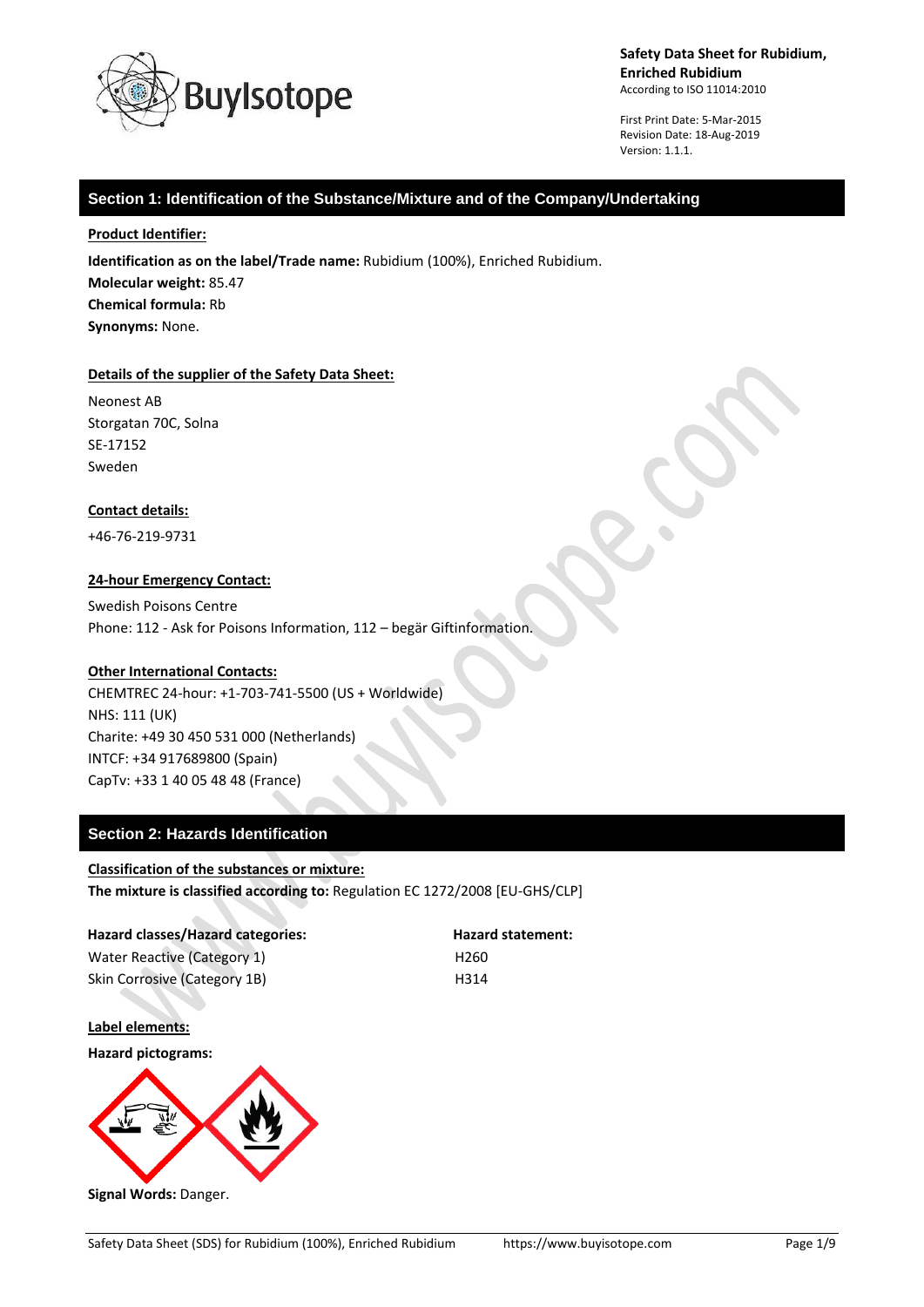

First Print Date: 5-Mar-2015 Revision Date: 18-Aug-2019 Version: 1.1.1.

#### **Hazard Statements:**

H260 In contact with water releases flammable gasses which may ignite spontaneously.

H314 Causes severe skin burns and eye damage.

EUH014 Reacts violently with water.

### **Precautionary Statements:**

P223 Do not allow contact with water.

P231 + P232 Handle and store contents under inert gas/protect from moisture.

P260 Do not breathe dust or mists.

P270 Do not eat, drink or smoke when using this product.

P280 Wear protective gloves/protective clothing/eye protection.

P301 + P330 + P331 IF SWALLOWED: Rinse mouth. Do NOT induce vomiting.

P302 + P335 + P334 IF ON SKIN: Brush off loose particles from skin and immerse in cool water.

P303 + P361 + P353 IF ON SKIN (or hair): Take off immediately all contaminated clothing. Rinse skin with water.

P304 + P340 IF INHALED: Remove person to fresh air and keep comfortable for breathing.

P305 + P351 + P338 IF IN EYES: Rinse cautiously with water for several minutes. Remove contact lenses, if present and easy to do. Continue rinsing.

P402 + P404 Store in a dry place. Store in a closed container.

P405 Store locked up.

P501 Dispose of contents/container in accordance with local and national regulations.

**Other hazards:** None known.

# **Section 3: Composition/Information on Ingredients**

**Substance/Mixture:** Substance.

**Ingredients:**

| Substance name (IUPAC/EC) | CAS-No.   | <b>Molecular</b> | Concentration | <b>Classification</b>              |
|---------------------------|-----------|------------------|---------------|------------------------------------|
|                           | EC-No.    | weight           | % by weight   | EC1272/2008                        |
| Rubidium                  | 7440-17-7 | 85.47            | >99%          | Water-react. 1<br>H <sub>260</sub> |
|                           | 231-126-6 |                  |               | Skin Corr. 1B<br>H314              |

For explanation of abbreviations see Section 16.

# **Section 4: First-Aid Measures**

## **Description of first aid measures:**

**In case of inhalation:** Remove from exposure to fresh air immediately. Supply fresh air. If required, provide artificially. Seek immediate medical advice!

**In case of skin contact:** Immediately wash with water and soap and rinse thoroughly. Get medical attention.

**In case of eye contact:** Rinse opened eye for several minutes under running water. Seek medical attention.

**In case of ingestion:** Seek medical attention immediately! Keep the victim calm. Give the victim water (only if conscious). Induce vomiting only if directed by medical personnel.

## **Most important symptoms and effects, both acute and delayed:**

**Eyes:** Severe thermal burns, corrosion and ulceration of the eyes may occur on direct contact. **Skin contact:** Severe thermal burns, corrosion and ulceration of the skin may occur on direct contact.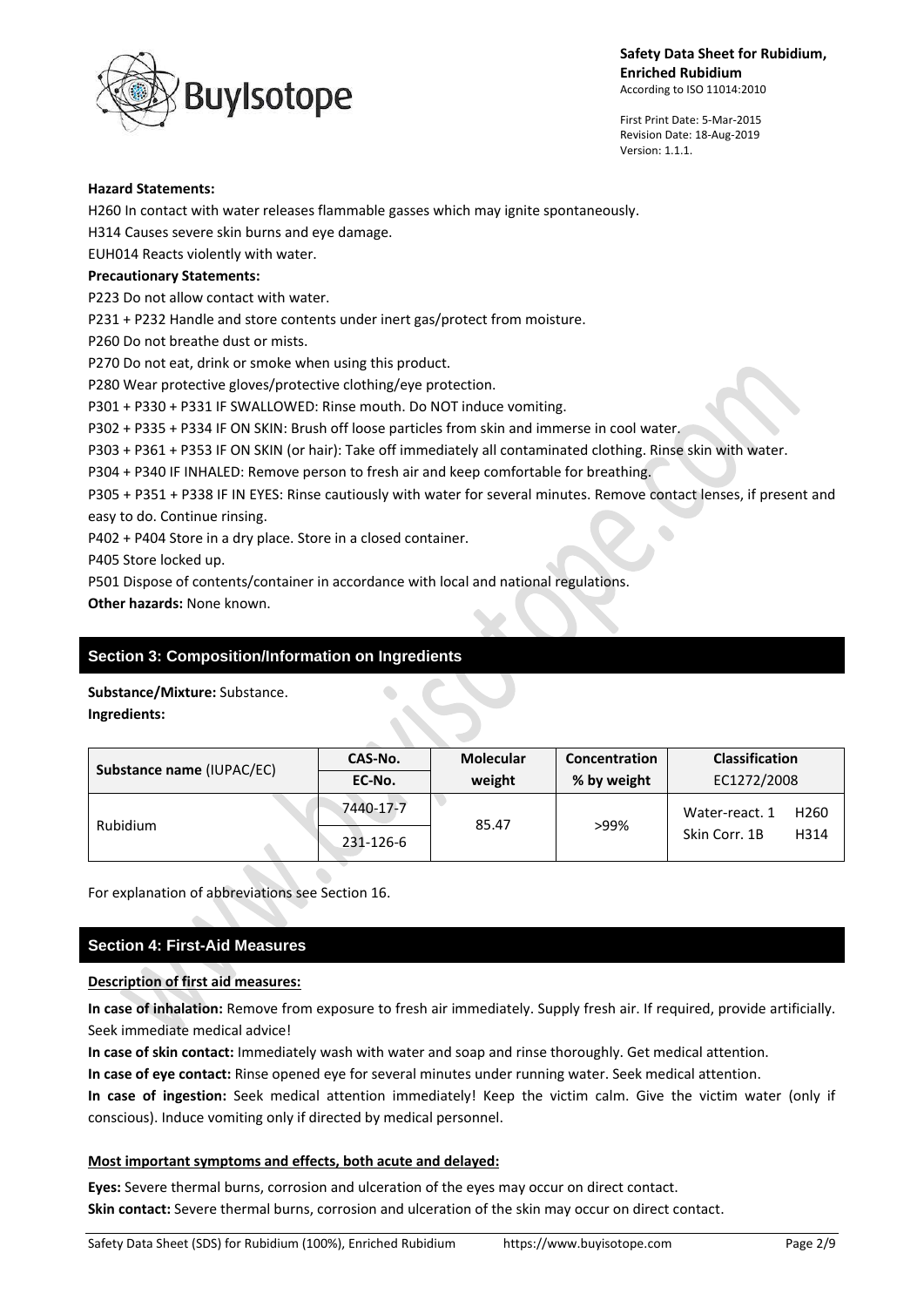

First Print Date: 5-Mar-2015 Revision Date: 18-Aug-2019 Version: 1.1.1.

**Ingestion:** Ingestion will cause burns and perforations of the gastrointestinal tract.

**Indication of any immediate medical attention and special treatment needed:** Treat symptomatically. Show this safety data sheet to a physician or emergency room.

# **Section 5: Fire-Fighting Measures**

#### **Extinguisher media:**

**Suitable extinguisher media:** DO NOT USE WATER. Use Class D metal fire agent, dry salt or sand.

**Unsuitable extinguishing media:** Water, carbon dioxide & halogenated extinguisher. Contact with water releases explosive hydrogen. Burning material may release toxic fumes.

**Special hazards arising from the mixture:** Material may ignite spontaneously on contact with air.

**Advice for fire-fighters:** As in any fire, wear a self-contained breathing apparatus in pressure demand, MSHA/NIOSH (approved or equivalent), and full protective gear. During a fire, irritating and highly toxic gases may be generated by thermal decomposition or combustion. Runoff from fire control or dilution water may cause pollution. **Further information:** None.

#### **Section 6: Accidental Release Measures**

**Personal precautions, protective equipment and emergency procedures:**

**Personal precautions:** Wear protective equipment as indicated in Section 8. Keep unprotected persons away. Ensure adequate ventilation. Keep away from ignition sources.

**Environmental precautions:** Prevent product from entering drains. Prevent further leakage or spillage if safe to do so. Local authorities should be advised if significant spillages cannot be contained.

#### **Methods for containment and cleaning up:**

**Methods for cleaning up:** Pick up mechanically. Dispose of contaminated material as waste according to Section 13. Clean up spills immediately, observing precautions in the Protective Equipment section. Provide ventilation. Do not flush with water or aqueous cleansing agents.

#### **Reference to other sections:**

Treat recovered material as described in the section "Disposal considerations".

## **Section 7: Handling and Storage**

#### **Precautions for safe handling:**

**Advice on safe handling:** The material will react with air and moisture. Handle this material under an inert atmosphere of nitrogen or argon. Ensure good ventilation at the workplace. Keep container tightly sealed. **Hygiene measures:** Do not eat, drink or smoke when using this product.

## **Conditions for safe storage, including incompatibilities:**

**Requirements for storage areas and containers:** Store in a cool, dry place in tightly closed containers. Keep container tightly sealed. Store away from water/moisture. Store away from oxidizing agents. Do not store together with acids. Store away from halogens. Store this material under an inert atmosphere of nitrogen or argon.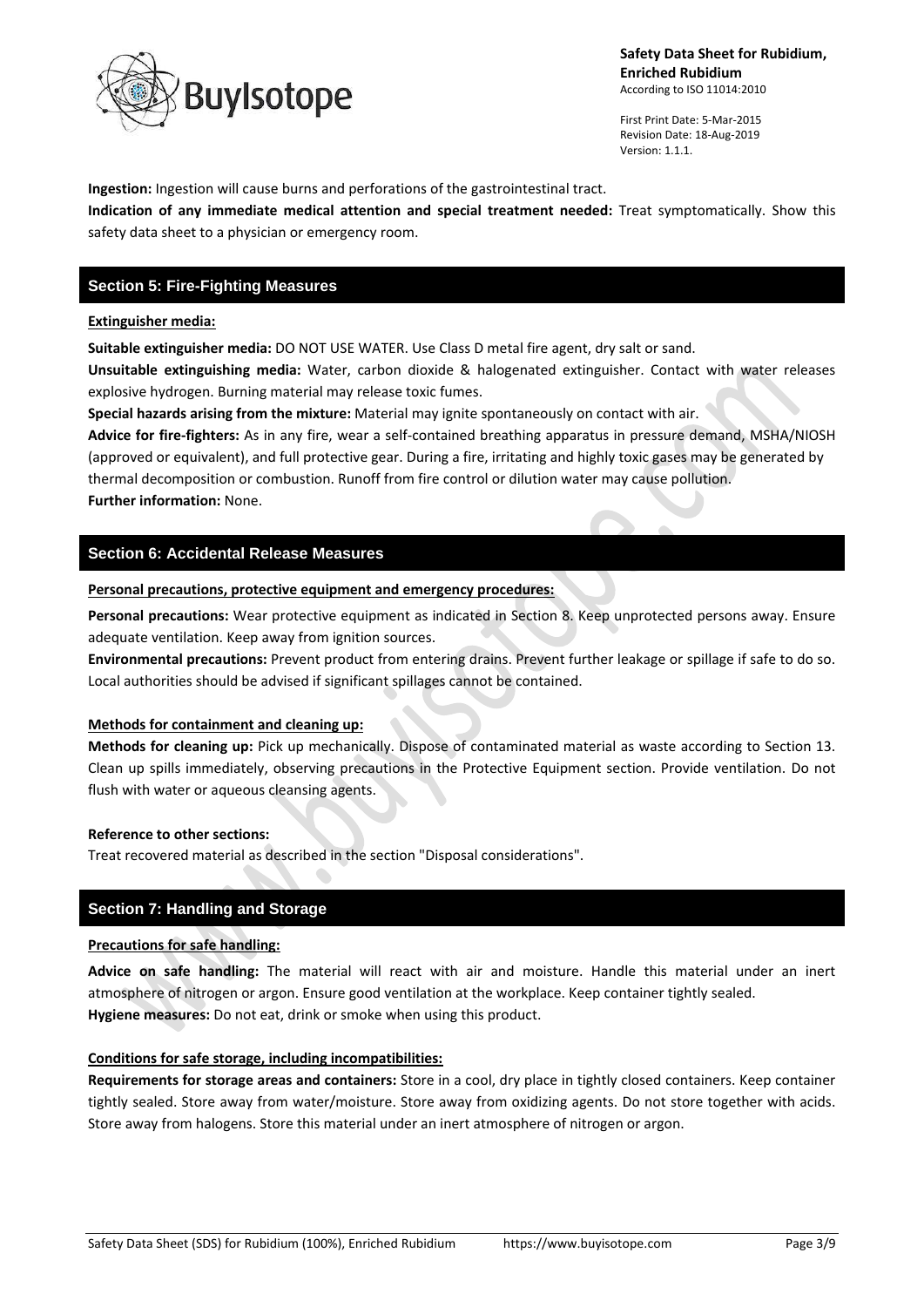

First Print Date: 5-Mar-2015 Revision Date: 18-Aug-2019 Version: 1.1.1.

# **Section 8: Exposure Controls/Personal Protection**

# **Control parameters:**

**Occupational exposure limits:** Contains no substances with occupational exposure limit values.

#### **Exposure controls:**

**Appropriate engineering controls:** Properly operating chemical fume hood designed for hazardous chemicals and having an average face velocity of at least 100 feet per minute.

#### **Individual protection measures, such as personal protective equipment:**

**Eye/face protection:** Safety glasses, tightly sealed goggles, full face protection. **Hand protection:** Impervious gloves. **Body protection:** Wear appropriate protective clothing to prevent skin exposure.

**Respiratory protection:** Use NIOSH/MSHA-approved respirator when high concentrations are present.

# **Section 9: Physical and Chemical Properties**

**Information on basic physical and chemical properties**

**Appearance (form):** Solid. **Colour:** Silver. **Odour:** Odourless. **Odour threshold:** No data available. **Molecular Weight:** 85.47 **pH (concentration):** No data available. **Melting point/range (°C):** 38.9 °C **Boiling point/range (°C):** 688 °C **Freezing point (°C):** No data available. **Flash point (°C):** No data available. **Evaporation rate:** No data available. **Flammability (solid, gas):** Contact with water liberates extremely flammable gases. **Ignition temperature (°C):** No data available. **Upper/lower flammability/explosive limits:** No data available. **Vapour pressure (20 °C):** No data available. **Vapour density:** No data available. **Relative density (25 °C):** 1.532 g/cc **Water solubility (g/L) at 20 °C:** Reacts violently. **n-Octanol/Water partition coefficient**: No data available. **Auto-ignition temperature:** No data available. **Decomposition temperature:** No data available. **Viscosity, dynamic (mPa s):** No data available. **Explosive properties:** The substance or mixture is not classified as explosive. **Oxidising properties:** The substance or mixture is not classified as oxidizing.

# **Section 10: Stability and Reactivity**

**Reactivity:** No dangerous reaction known under conditions of normal use.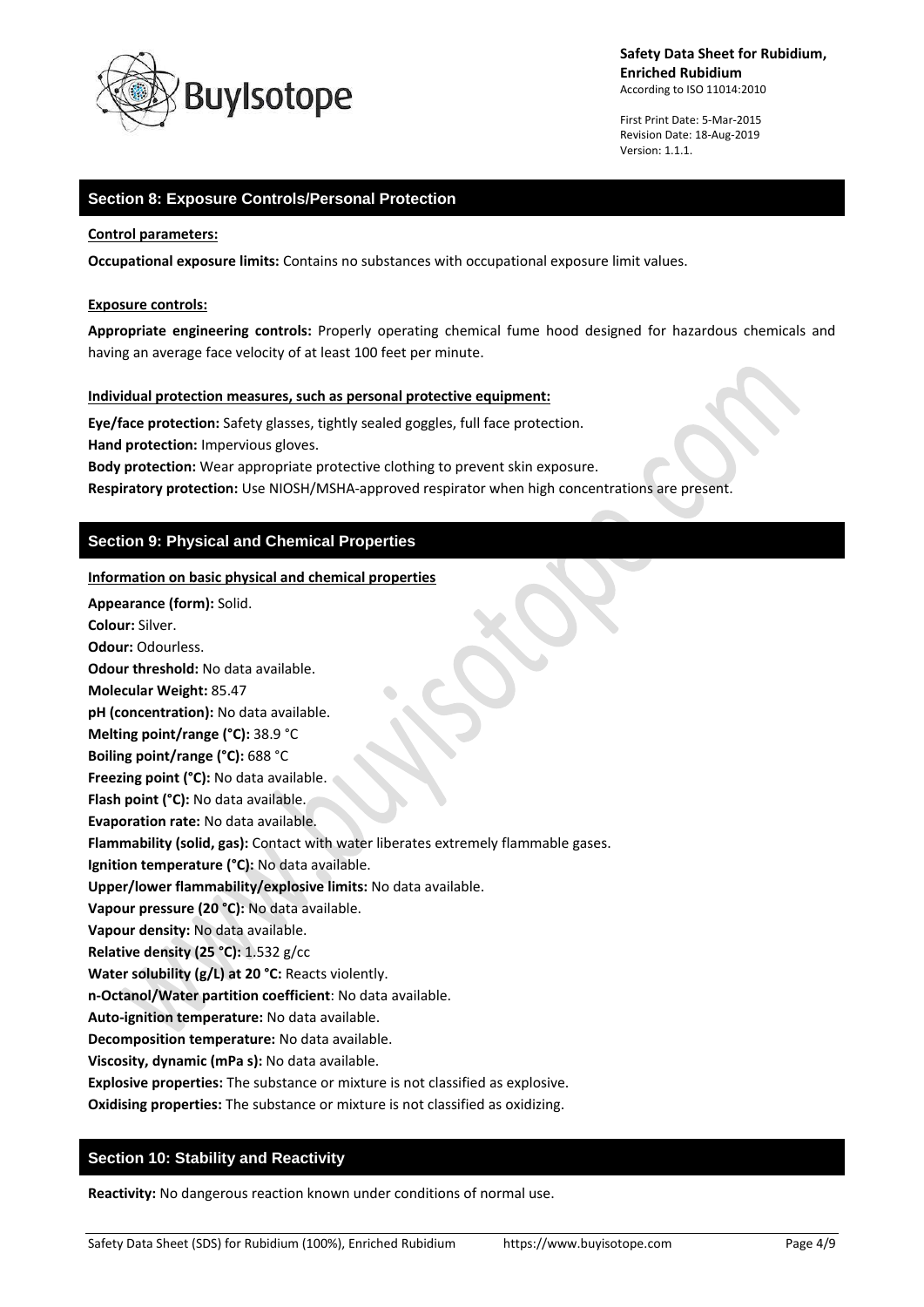

First Print Date: 5-Mar-2015 Revision Date: 18-Aug-2019 Version: 1.1.1.

**Chemical stability:** Moisture sensitive, pyrophoric.

**Possibility of hazardous reactions:** No dangerous reaction known under conditions of normal use.

**Conditions to avoid:** Water/moisture, air.

**Incompatible materials:** Oxidizing agents, alcohols, acids, halogens, carbon dioxide.

**Hazardous decomposition products:** Flammable hydrogen with moisture, caustic oxide with air. Decomposition will not occur if used and stored according to specifications.

# **Section 11: Toxicological Information**

**Information on toxicological effects:** Acute Toxicity: LD<sub>50</sub> Intraperitoneal (mouse) 1,200 mg/kg **Classification according to GHS (1272/2008/EG, CLP) Skin corrosion/irritation:** Not classified based on available information. **Serious eye damage/eye irritation:** Causes severe skin burns and eye damage. **Respiratory or skin sensitisation:** Not classified based on available information. **Germ cell mutagenicity:** Not classified based on available information. **Carcinogenicity:** No classification data on carcinogenic properties of this material is available from the EPA, IARC, NTP, OSHA or ACGIH. **Reproductive toxicity:** Not classified based on available information. **Specific target organ toxicity – single exposure (STOT):** Not classified based on available information. **Specific target organ toxicity (STOT) – repeated exposure:** Not classified based on available information. **Aspiration toxicity:**

Not classified based on available information.

# **Section 12: Ecological Information**

**Toxicity:** No data available. **Persistence and degradability:** No data available. **Bioaccumulative potential:** No data available. **Mobility in soil:** No data available. **Results of PBT& vPvB assessment:** Not relevant. **Other adverse effects:** No data available.

# **Section 13: Disposal Considerations**

**Waste treatment methods:** Chemical waste generators must determine whether a discarded chemical is classified as a hazardous waste. US EPA guidelines for the classification determination are listed in 40 CFR Parts 261.3. Additionally, waste generators must consult local or national regulations to ensure proper disposal.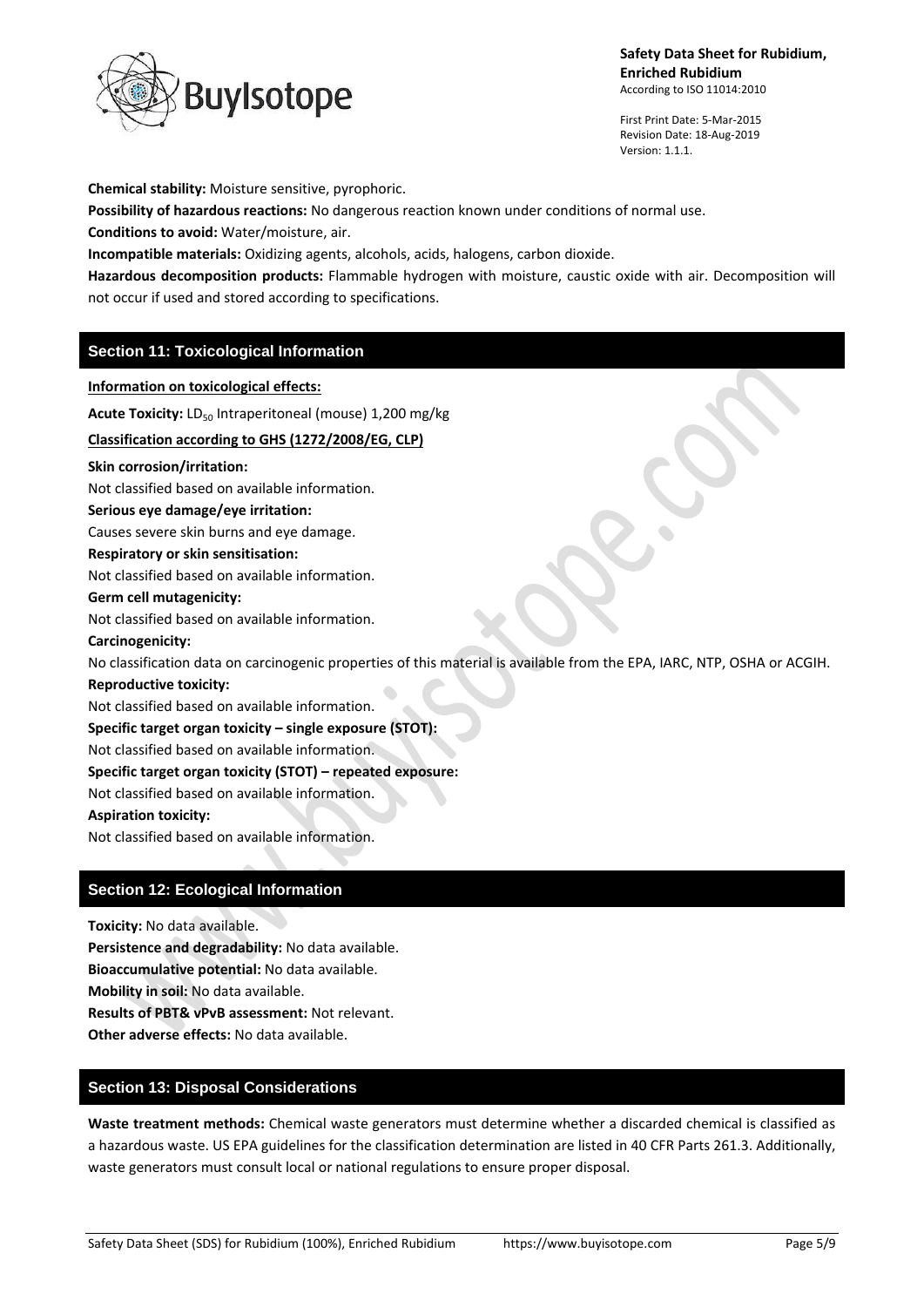

First Print Date: 5-Mar-2015 Revision Date: 18-Aug-2019 Version: 1.1.1.

 $\bullet$ 

# **Section 14: Transport Information**

# **DOT:**

**Proper Shipping Name:** RUBIDIUM. **Hazard Class**: 4.3 **UN Number:** 1423 **Packing Group:** I **Hazard Labels:** 



# **Section 15: Regulatory Information**

**EU regulations:**

**Regulation (EC) No. 1005/2009 on substances that deplete the ozone layer, Annex I and II, as amended** Not listed.

**Regulation (EC) No. 850/2004 on persistent organic pollutants, Annex I**

Not listed.

**Regulation (EU) No. 649/2012 concerning the export and import of dangerous chemicals, Annex I, Part 1 as amended**

Not listed.

**Regulation (EU) No. 649/2012 concerning the export and import of dangerous chemicals, Annex I, Part 2 as amended**

Not listed.

**Regulation (EU) No. 649/2012 concerning the export and import of dangerous chemicals, Annex I, Part 3 as amended**

Not listed.

**Regulation (EU) No. 649/2012 concerning the export and import of dangerous chemicals, Annex V as amended** Not listed.

**Regulation (EC) No. 166/2006 Annex II Pollutant Release and Transfer Registry**

Not listed.

**Regulation (EC) No. 1907/2006, REACH Article 59(10) Candidate List as currently published by ECHA** Not listed.

# **Authorisations:**

**Regulation (EC) No. 1907/2006, REACH Annex XIV Substances subject to authorization, as amended** Not listed.

## **Restrictions on use:**

**Regulation (EC) No. 1907/2006 Annex XVII Substances subject to restriction on marketing and use** Not regulated. **Regulation (EC) No. 1907/2006, REACH Annex XVII Substances subject to restriction on marketing and use as amended** Not listed.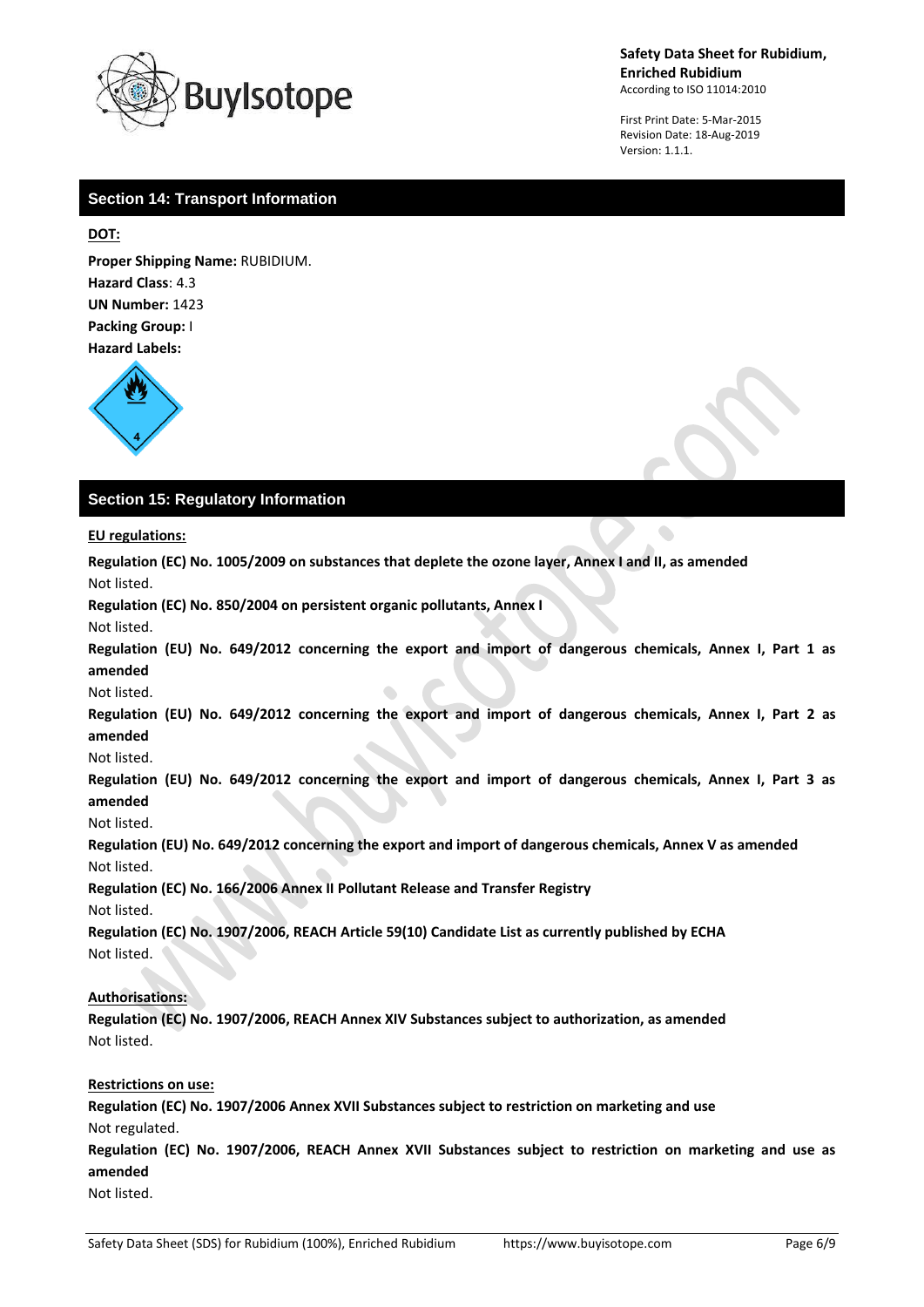

First Print Date: 5-Mar-2015 Revision Date: 18-Aug-2019 Version: 1.1.1.

**Directive 2004/37/EC on the protection of workers from the risks related to exposure to carcinogens and mutagens at work**

Not regulated.

**Directive 92/85/EEC: on the safety and health of pregnant workers and workers who have recently given birth or are breastfeeding.**

Not regulated.

**Other EU regulations:**

**Directive 2012/18/EU on major accident hazards involving dangerous substances**

Not listed.

**Directive 98/24/EC on the protection of the health and safety of workers from the risks related to chemical agents at work.**

Always applicable.

**Directive 94/33/EC on the protection of young people at work**

Not listed.

**Other regulations:** The product is classified and labelled in accordance with EC directives or respective national laws. This Safety Data Sheet complies with the requirements of Regulation (EC) No 1907/2006, as amended.

**Hazard Symbols:** C Corrosive, F Highly flammable.

**Risk Phrases:** 14/15 Reacts violently with water, liberating extremely flammable gases. 34 Causes burns.

# **Safety Phrases:**

7/8 Keep container tightly closed and dry.

20 When using, do not eat or drink.

26 In case of contact with eyes, rinse immediately with plenty of water and seek medical advice.

30 Never add water to this product.

33 Take precautionary measures against static discharges.

36/37/39 Wear suitable protective clothing, gloves and eye/face protection.

43 In case of fire, use sand or powdered extinguishing agent. Never use water.

45 In case of accident or if you feel unwell, seek medical advice immediately.

**National Regulations:** All components of this product are listed in the U.S. Environmental Protection Agency Toxic Substances Control Act Chemical Substance Inventory.

**SARA 302 Components:** No chemicals in this material are subject to the reporting requirements of SARA Title III, Section 302.

**SARA 313 Components:** This material does not contain any chemical components with known CAS numbers that exceed the threshold (De Minimis) reporting levels established by SARA Title III, Section 313.

**SARA 311/312 Hazards:** Reactivity Hazard, Acute Health Hazard.

**Massachusetts Right To Know Components:** No components are subject to the Massachusetts Right to Know Act.

**Pennsylvania Right To Know Components:** Rubidium / CAS No. 7440-17-7 / Revision Date 2007-03-01

**New Jersey Right To Know Components:** Rubidium / CAS No. 7440-17-7 / Revision Date 2007-03-01

**California Prop. 65 Components:** This product does not contain any chemicals known to the State of California to cause cancer, birth defects, or any other reproductive harm.

**National regulations:** Follow national regulation for work with chemical agents.

**Chemical safety assessment:** No Chemical Safety Assessment has been carried out.

# **Section 16: Other Information**

**List of abbreviations:**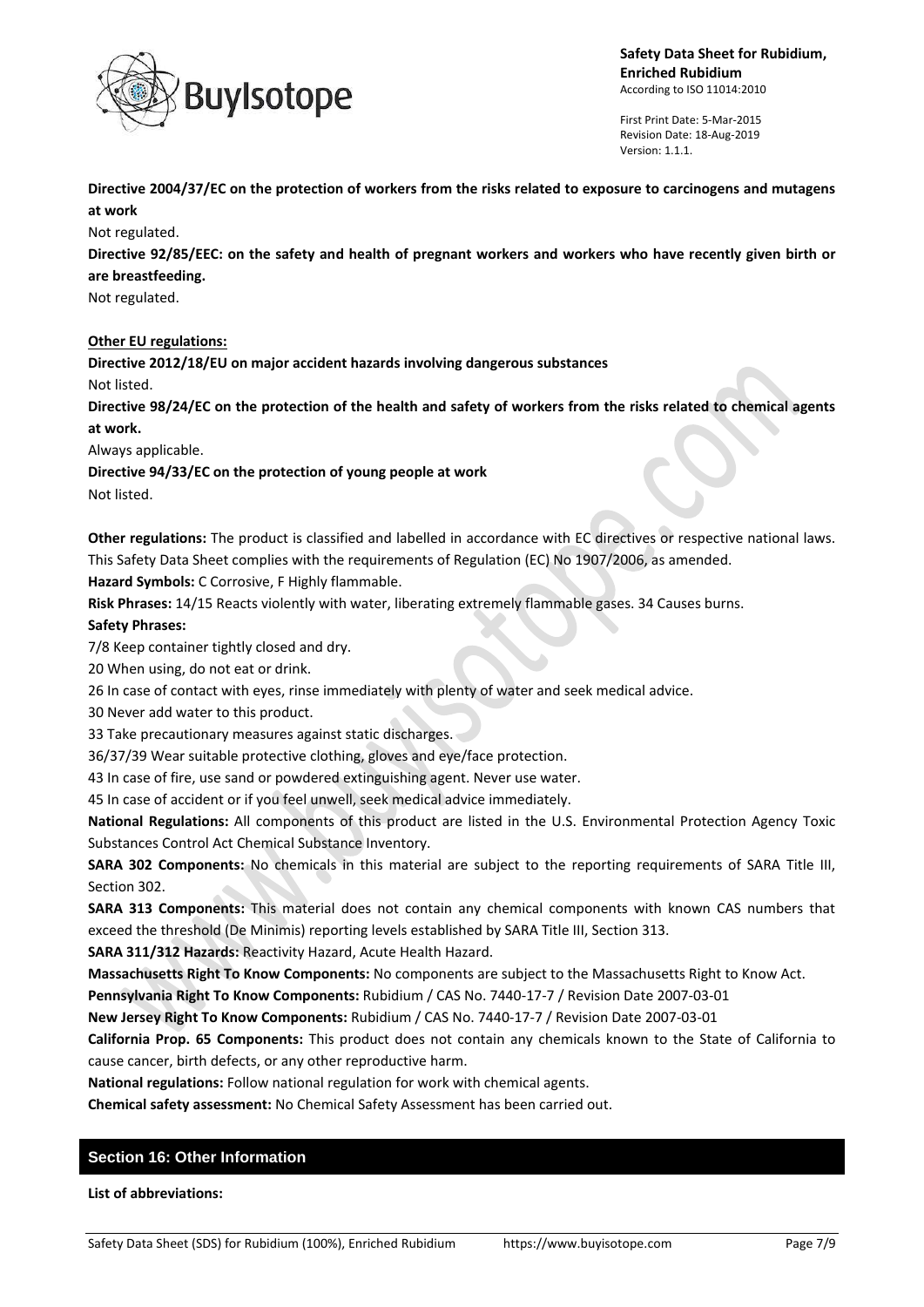

First Print Date: 5-Mar-2015 Revision Date: 18-Aug-2019 Version: 1.1.1.

ACGIH American Conference of Governmental Industrial Hygienists ADR European Agreement Concerning the International Carriage of Dangerous Goods by Road ALARA As Low As Is Reasonably Achievable AMU Atomic Mass Unit ANSI American National Standards Institute BLS Basic Life Support CAM Continuous Air Monitor CAS Chemical Abstracts Service (division of the American Chemical Society) CEN European Committee for Standardization CERCLA Comprehensive Environmental Response Compensation and Liability Act CLP Classification, Labelling and Packaging (European Union) CPR Controlled Products Regulations (Canada) CWA Clean Water Act (USA) DAC Derived Air Concentration (USA) DOE United States Department of Energy (USA) DOT United States Department of Transportation (USA) DSL Domestic Substances List (Canada) EC50 Half Maximal Effective Concentration EINECS European Inventory of Existing Commercial Chemical Substances EHS Environmentally Hazardous Substance ELINCS European List of Notified Chemical Substances EMS Emergency Response Procedures for Ships Carrying Dangerous Goods EPA Environmental Protection Agency (USA) EPCRA Emergency Planning and Community Right-To-Know Act (EPCRA) of 1986 GHS Globally Harmonized System HMIS Hazardous Materials Identification System (USA) IARC International Agency for Research on Cancer IATA International Air Transport Association IBC Intermediate Bulk Containers ICAO International Civil Aviation Organization IDLH Immediately Dangerous to Life or Health IMDG International Maritime Code for Dangerous Goods LC50 Lethal concentration, 50 percent LD50 Lethal dose, 50 percent LDLO Lethal Dose Low LOEC Lowest-Observed-Effective Concentration MARPOL International Convention for the Prevention of Pollution from Ships MSHA Mine Safety and Health Administration (USA) NCRP National Council on Radiation Protection & Measurements (USA) NDSL Non-Domestic Substances List (Canada) NFPA National Fire Protection Association (USA) NIOSH National Institute for Occupational Safety and Health (USA) NOEC No Observed Effect Concentration N.O.S. Not Otherwise Specified NRC Nuclear Regulatory Commission (USA) NTP National Toxicology Program (USA) OSHA Occupational Safety and Health Administration (USA)